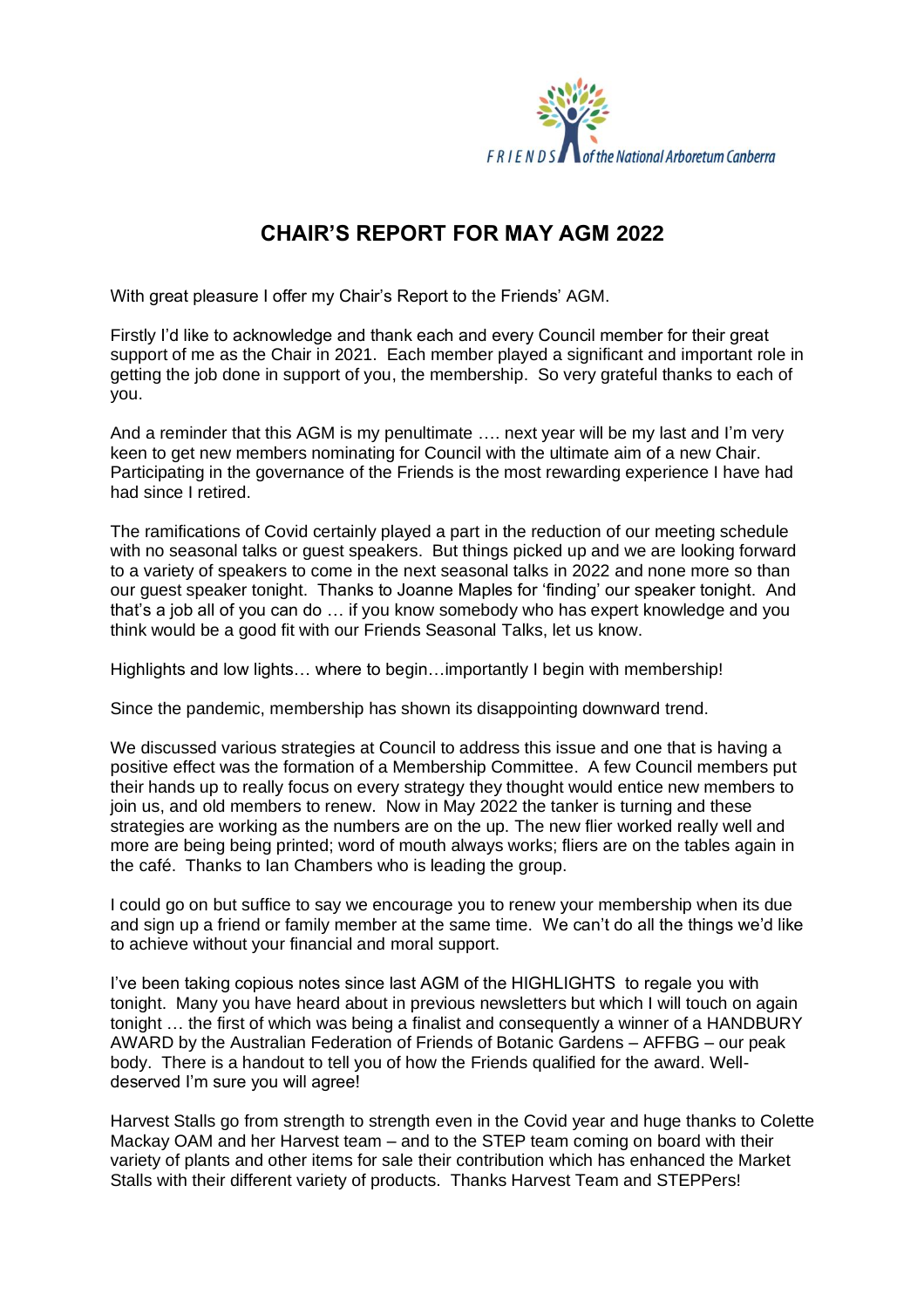The Friends Gazebo/Forest Shelter, was all but completed and was opened in fine style early March. Thanks to all of you who braved the elements to attend this launch and all agreed that it certainly IS fit for purpose! There was continuing information about this new edifice at the NAC. Meanwhile we continued to pay it off.

The Wollemi Pine Propagation Project has gone from strength to strength. Roger, Ange and Colette have accomplished a magnificent outcome for the Friends in their liaising with the Yarralumla Nursery, Matt Parker and the team over there.

Those of you reading the latest e-newsletter will know that the first Wollemis went on sale online and at the NAC at this past weekend's Market Stall. A wonderful achievement to all concerned.

A special note of thanks to the NAC for all their support in achieving this great outcome. I'd particularly point to Michelle McMahon, or Shell as she is known to us for her art – her design work, her talent and expertise in creating the images FOR the WOLLEMI publications which are QUITE REMARKABLE. THANKS SHELL!

Warm Trees 2021 with Singapore as the diplomatic partner was the last Warm Trees with Jocelyn Plovits at the helm as Coordinator/Convenor. It was a huge success and the Singapore High Commissioner and his wife Pearl were thrilled to be involved. They brought several of their diplomatic colleagues to the launch held in July and were most interested in this fun Friends-Arboretum activity. I don't think there will be any difficulty over the next few years to get a diplomatic partner.

A new coordinator was found for 2022… JAN MORGAN put her hand up. AND WE THANK HER VERY MUCH FOR ALL THE EFFORT she is putting in to Warm Trees 2022. It was decided the diplomatic partner in 2022 would be the Indigenous Marathon Foundation created by Aussie icon Rob De Castella, AM OBE and strongly supported by the Ngunnawal Elders Council. The launch will coincide with NAIDOC Week. Have you started your knitting yet? Have a chat to Jan for further instructions or look on our website for the latest Warm Trees Newsletter which has full details.

The new Arboretum Book was launched in December, under the watchful eye of Jocelyn Plovits and her team of expert researchers. It's selling at the Curatoreum and you can also buy a copy/copies on our website. Another note of thanks goes to Mel O'Hanlon for her wonderful cooperation in this venture and for her support of the Friends again. Nothing was too much trouble in getting the book ready for sale from her point of view - thanks Mel!

And the Friends Council agreed to buy a shipping container in which to lodge the new consignment of books and which has the Friends logo attached. It is located near the Depot and has the Friends logo on it. Thanks Deren Signs!

Which takes me to our new website….the website team, Del, Lyn, Christine Keogh with Spero have been working on establishing our new website…watch this space for its launch! ….

We had 500 COPIES OF THE 2022 CALENDAR PRINTED AND THEY SOLD LIKE HOTCAKES - YOU MIGHT SAY - WITH NONE LEFT AT THE END OF FEBRUARY! So thanks to Mike Woolley for all the beautiful photos he took and for coordinating this edition and once again working with Mel at The Curatoreum.

The Friends were asked in an email from Roger Hnatiuk on 31 October 2020 to have a history of the Arboretum written. His email says many things including "2023/2024 will be here before you know it . The Arboretum Project was initiated in 2003 which makes 2023 the 20th anniversary and 2024 the  $21^{st}$  anniversary. [And 2023 will also be the 10<sup>th</sup> anniversary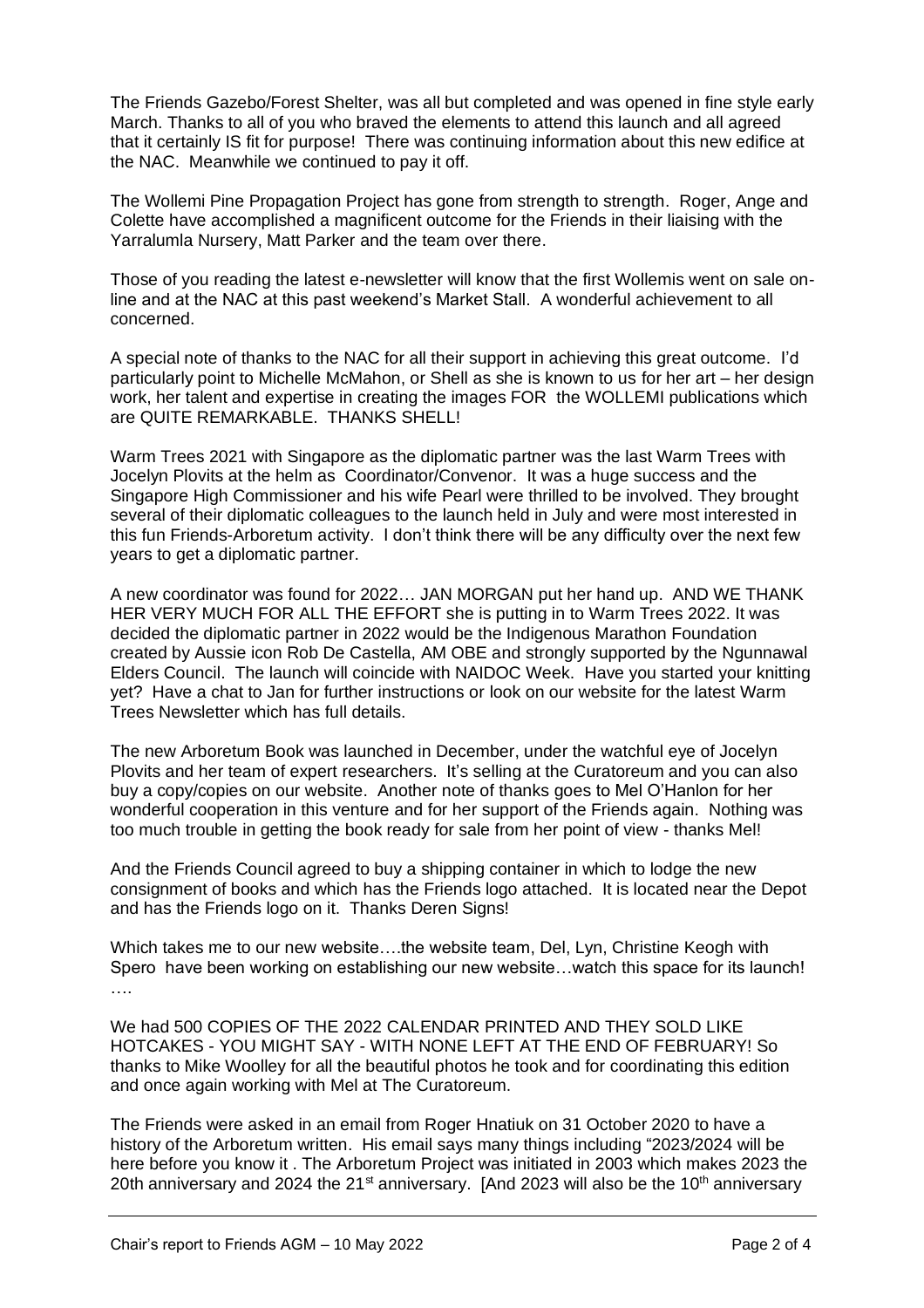of the Arboretum opening up to the public.] So what would be a fitting project to have ready for the celebration of either date?"

As Roger pointed out that this particular project has a creeping loss of access to the people component in it and it really needs to be underway as soon as possible. And what can we, the Friends, do to expedite the venture.

I wanted to mention Phil Morrall AM CSC, a close colleague of mine on the National Australian Order of Australia Committee, who lives locally, and who has been making oral histories since his retirement. Phil was invited to Council and gave us some points to consider based on his experiences. I offer him a huge vote of thanks for his support of the Friends and this project. His advice couldn't have been more helpful.

I'll share just a couple of these points the first being THE PLAN! Phil says planning is the key to all this. The next valuable point is to Start at the End.

What were we looking for ….well we envisaged a product or products that can be used across multiple platforms – from small cinema through to various web channels.

Our first thoughts were a combination of interviews with key players in the creation and early development of the Arboretum who can tell their stories and visuals that capture that change that has occurred around Dairy Farmers Hill and the various aspects of the Arboretum - the forests, the Gardens, the Bonsai Collection, the Pod Playground etc.

We were very keen to make contact with companies who would, with their services, endeavour to shape our project.

Scott Saddler AM gave us the name and a business contact where we might go to as the company had done work at the NAC. Arron Hage, from Wolflab was invited in to give his perspective. The two partners from another company Vivienne O'Connell and Shaun Humphries, SRH, known to Mike Woolley, also came to talk with us.

Both companies outlined their production processes of our project as they saw it. The upshot of these discussions were taken to a significant meeting with NAC management in April 2022 to discuss how to proceed with this project as it will be a joint FNAC/NAC project.

Well Roger let me tell you what Council will do this week....... we will push the 'send' message to these two companies outlining our preference for how the project will look. We want it to be able to be archived for future generations to discover and enjoy. It would also provide a current snapshot of the first 20 years for the ACT and broader community, in edited packages, that would cover the various facets of the Arboretum. These may be used at other ACT or national attractions, including at the Arboretum for its visitors. The facets of the history to explore would include the Arboretum's inception, design, physical characteristics such as the buildings, the forest and gardens, its role as a public amenity as well as its role as a research/ education/conservation resource.'

The Governor General at our Friends Fundraising Dinner in his speech says it's 'a story to tell' …we agree! Indeed it is ….AND WE WILL!!! The launch will be in 2023 in conjunction with the Arboretum's celebration activities.

Speaking of the Friends Fundraising Dinner - it turned out to be a very successful evening on 8 June, complete with the support of the Governor General, His Excellency David Hurley and Mrs Hurley, the NAC team, Ginger Catering and Del herself! Minister Steel and his partner also attended.

Special thanks to Friends Council Secretary Del Da Costa for her extraordinary efforts to make this such a huge success.